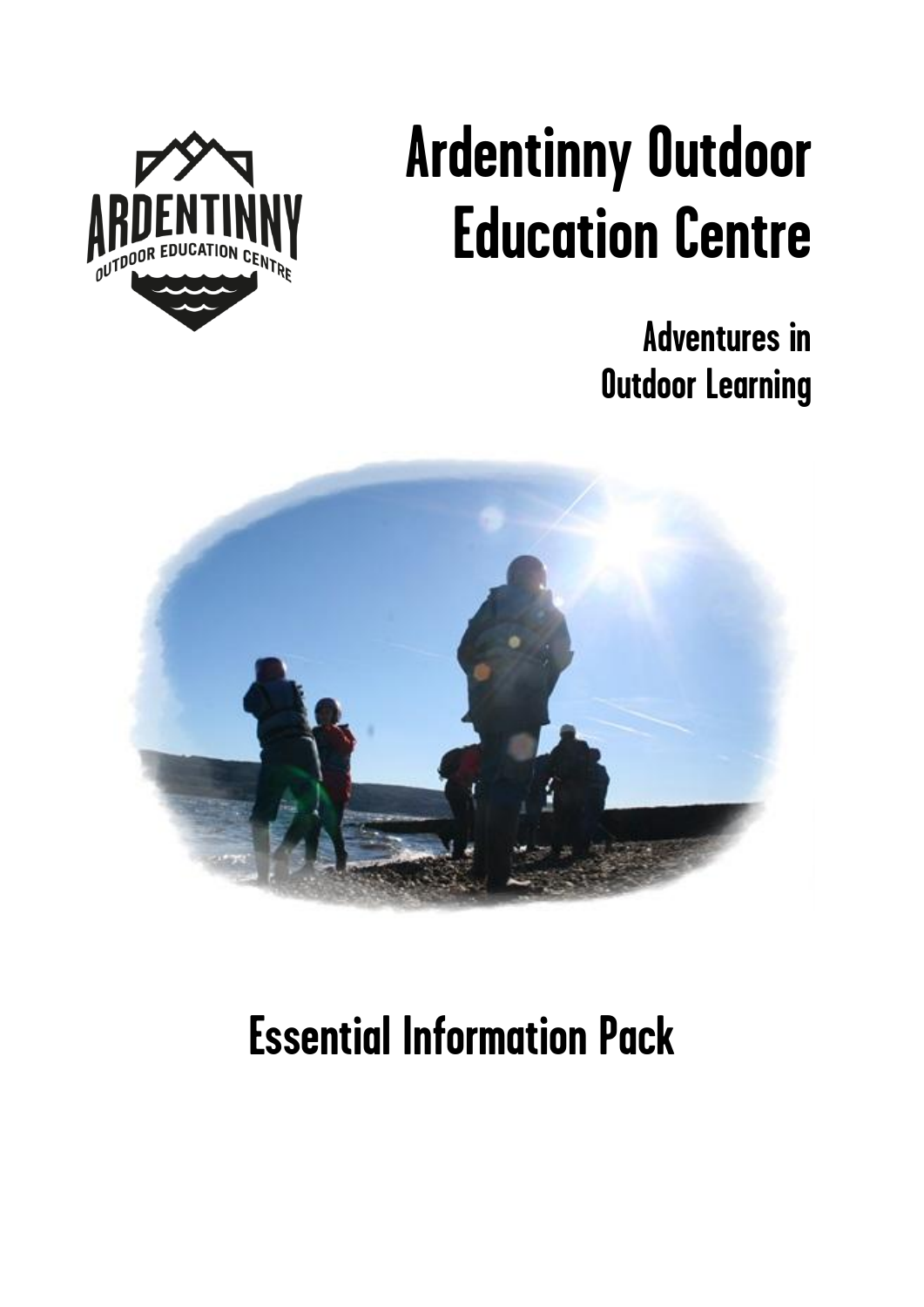## **Your visit to Ardentinny**

At Ardentinny we work closely with the schools and other groups that stay at our centre to make the visit a safe, organised and unforgettable experience for all the participants.

We believe that a visit to a residential centre, whether it is to take part in an outdoor course, a drama workshop or concert rehearsal or any other organised course is highly beneficial to children and young people. Being challenged by the new situation of staying away from home and trying out new activities, children and young people will develop a heightened sense of self-esteem, they will learn how to work in a team and develop skills for learning, life and work that will stay with them and help them for many years to come.

A trip to Ardentinny is a journey of adventure, fun and challenge for your pupils: they will learn how to deal with insecurities, they will be challenged and they will have to overcome their own fears. But it will also be an amazingly fun, adventurous experience that will help them grow as individuals and as a group, strengthen their confidence and equip them with new knowledge about themselves, about their environment and about living a healthy life.

The information contained in this pack will help you and us to ensure that your group's visit is as successful and safe as possible. Please take your time to read through the notes and share them with any other staff coming on the course.

#### **The medical consent form and the friendship group list must be faxed, emailed or posted back to the centre two weeks prior to your visit.**

You can find further information such as a sample programme and a sample menu on our website: [www.ardentinnycentre.org.uk](http://www.ardentinnycentre.org.uk/) . If you have any other questions, please do not hesitate to contact us.

We are looking forward to welcoming you at our centre,

The Ardentinny Team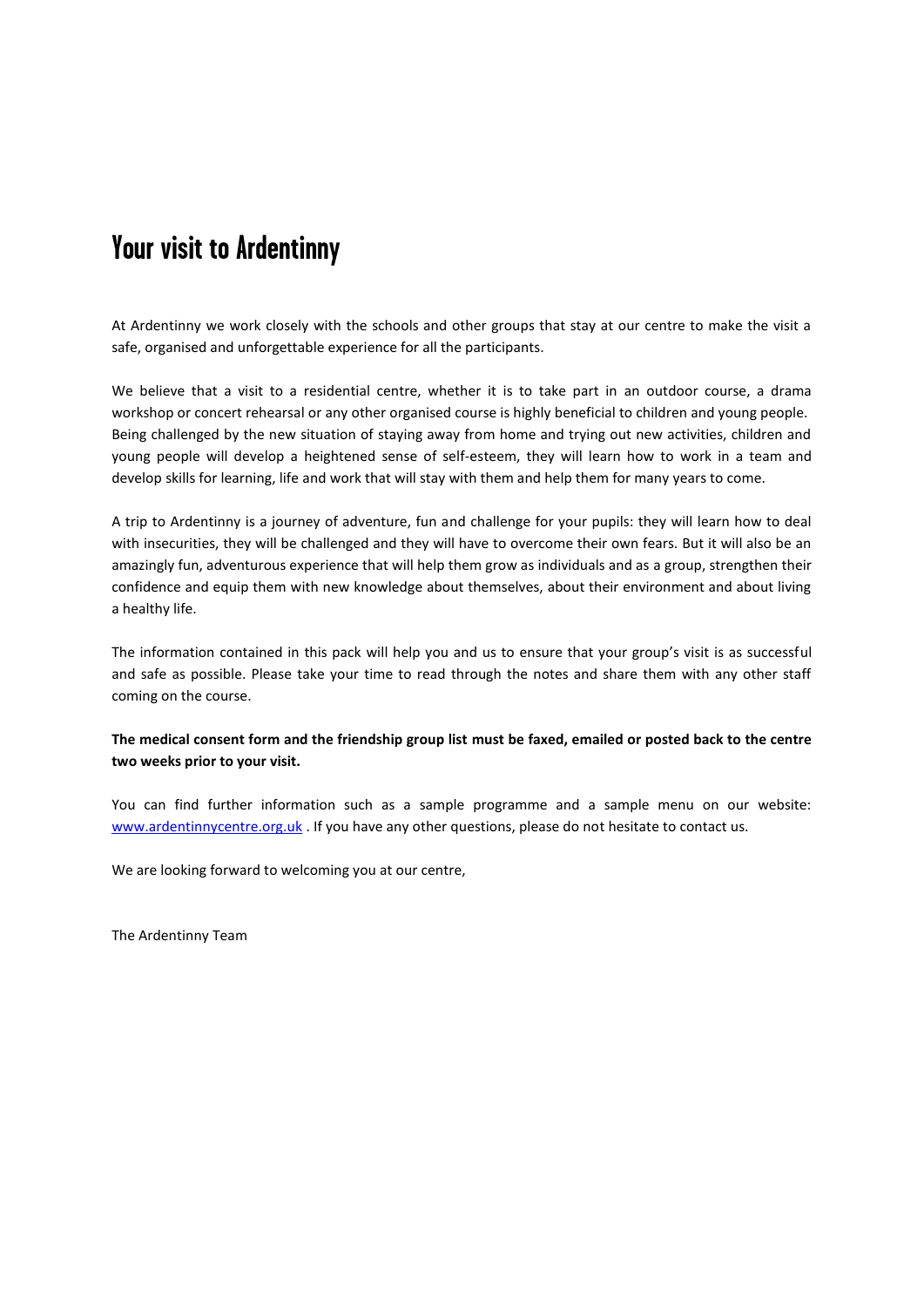## **Dear Course Leader**

We have enclosed 5 information sheets. Of these, the medical consent form and friendship list must be either faxed or posted back to the centre **two weeks** prior to your visit to enable us to run your course as smoothly as possible.

#### **Notes for Visiting Staff**

This explains the routines at the centre. It outlines the specific responsibilities and roles of visiting staff.

#### **Kit List (for photocopying)**

This lists the clothing and other items that pupils should (and should not) bring to the visit. Please ensure that all parents and guardians receive a copy of this.

#### **Medical Consent Form (for photocopying)**

The consent forms must be completed and signed by parents / guardians of every student coming to the centre. We cannot take students without this medical information. All students under the age of 18 must have adult consent before the visit.

All staff must also complete a medical consent form.

#### **Friendship Group List**

Please organise the students in **friendship pairs**. This enables us to allocate dormitories.

#### **Contact information**

A contact sheet is provided, with the address, phone numbers and important email addresses of the centre, as well as important information about transport and timing.

#### **Other notes:**

#### **Dietary requirements**

Any specific dietary requirements e.g vegetarian, gluten free or nut allergies need to be discussed with the Centre at least two weeks prior to the visit to accommodate requirements.

#### **Mixed activity groups**

Please note that, unless you negotiated a bespoke programme and price with us, your pupils will probably be mixed in activity groups with pupils from other schools attending the centre that week. You need to contact us if you wish your pupils not to be mixed with other schools. Please be aware that this might incur in an increased price due to higher instructor costs.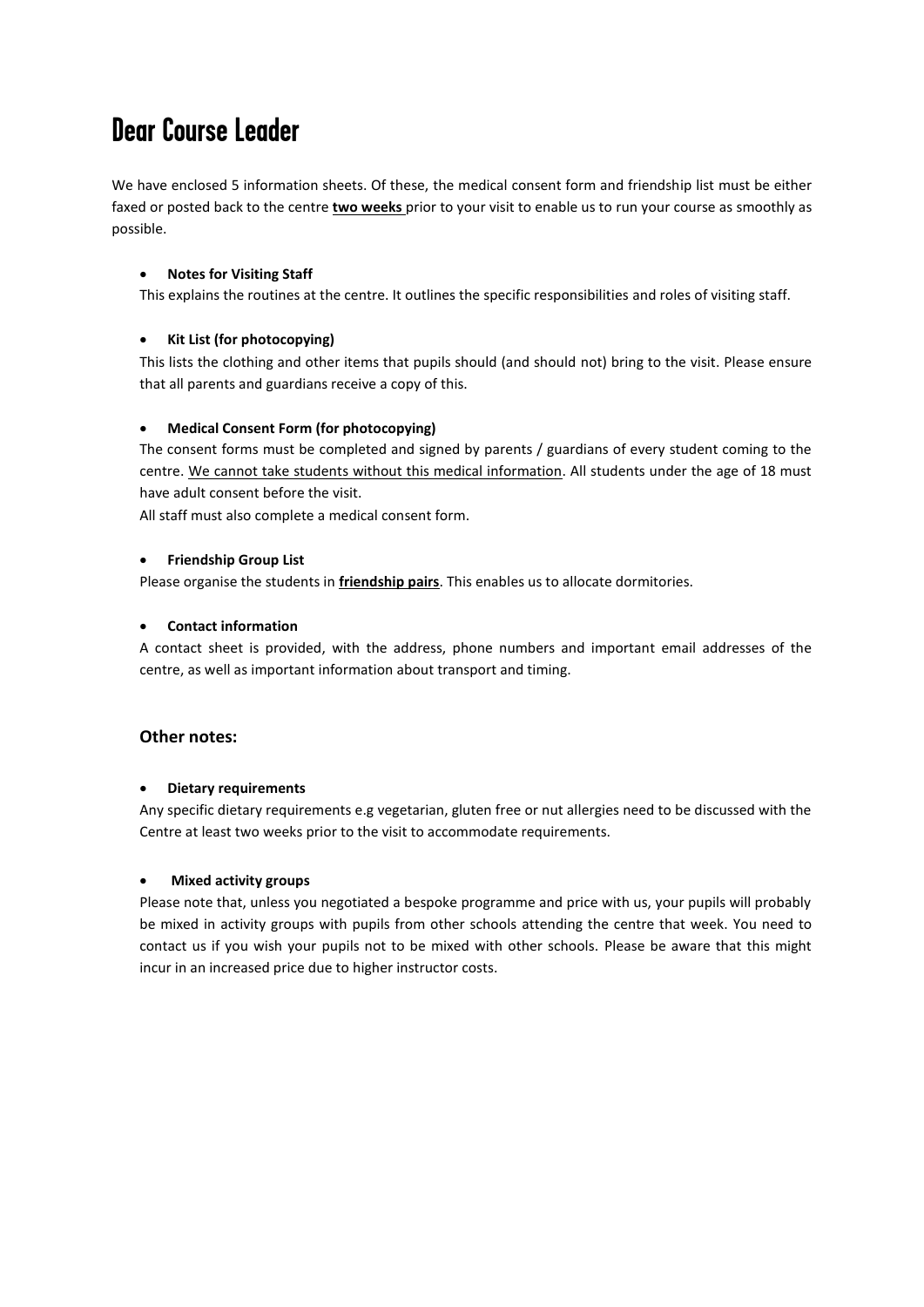## **Notes for Staff Bringing Groups to Ardentinny**

#### **Morning routines**

Visiting staff are responsible for morning routines, including waking the pupils up and ensuring they get ready for the day.

#### **Meal Times**

Visiting staff are requested to work alongside the duty instructor for the smooth operation of meal times. The dining room routine will be explained at the first meal.

#### **After Dinner Until Evening Activities (Diary-time)**

We have provided a diary for Primary Schools that is an integral part of the outdoor and residential experience at Ardentinny. The diary continues the work done during the day, asking the individual to reflect on their experiences. The students are likely to require some degree of help completing them. We can set aside time for diaries. We ask visiting staff to supervise this time. It is hoped that individuals will treasure their diaries as an important part of their time with us, the emphasis clearly being placed upon enjoyment as opposed to a written exercise.

#### **7.00 –9.00 pm (Approx)**

The duty instructor will organise a range of activities. They rely on visiting staff to assist in the delivery of the evening programme, taking a lead form the duty instructor and working together with them.

#### **Supper**

A drink and snack will be available at 9pm (approx) in the dining room. We ask teaching staff to supervise this, ensuring the tables are laid out for the following morning.

#### **Bed time**

Visiting staff are responsible for settling children, turning lights out and checking the dorms. The duty instructor is on call and can be contacted in the Duty Instructor Room / Staff Lounge (Lower Dormitory Floor).

#### **Medication**

Visiting staff are responsible for keeping and distributing medication required by the students, provided with parental consent. Pupils should be responsible for medication such as asthma inhalers.

#### **Accident/ Illness Procedures**

We may take an individual to visit the doctor along with a member of visiting staff if necessary. Minibuses are usually used as transport to the surgery.

In case of a more serious illness or injury, we may take the individual to the A & E unit at the local hospital. A visiting member of staff should accompany the individual. Should the situation arise where visiting staff are not present we will make immediate arrangements to transport them to the individual child concerned.

#### **Sharing**

It is common that you will be sharing your visit with another group. We will probably combine your group with another so the activity groups are mixed. This enables the pupils to meet new friends, build new relationships and explore new ways of working together.

#### **Discipline**

Overall responsibility for the group is with the party leader. Should there be any serious issues, the group leader and a senior member of Ardentinny Staff will work together to ensure a safe and satisfactory outcome.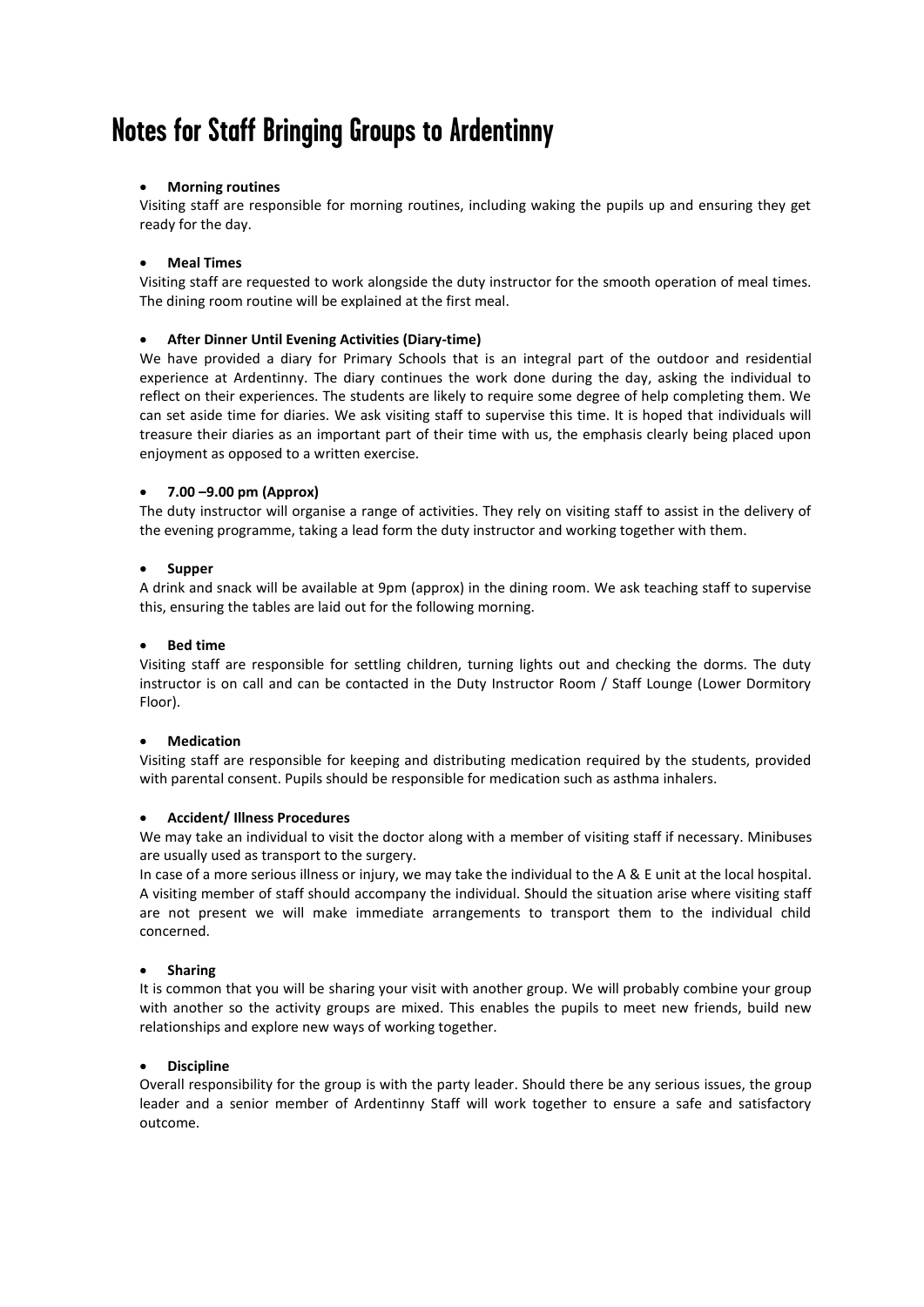## **Kit List – Residential Courses**

The centre will provide all specialised clothing for the activities. Warm fleece jackets, balaclavas and gloves can be provided, although sometimes it is more comfortable for you to bring your own. Warm clothing even in summer is advisable.

We recommend that you do not bring new clothes to the centre, they may end up damaged and will certainly get dirty if used on the activities. Denim fabric of any sort is not suitable for outdoor activities and should not be brought for that use.

#### **Put name-tags on all items of clothing or mark them with a permanent marker**

#### **THINGS TO BRING FOR A 5 DAY COURSE**

- 4 warm jumpers or heavy sweatshirts
- 6 warm t-shirts
- 3 pairs of jogging bottoms / tracksuit bottoms
- Hat and gloves
- 10 pairs of thick socks
- Underwear
- Old trainers that can get wet
- Midge hood (May October)
- Sun hat
- Sun block (at any time of year)
- Wellington boots (if you have them, otherwise we can supply)
- Torch
- Swimming costume
- Lunch box and plastic water bottle

#### **ADDITIONAL CLOTHING FOR INDOORS**

- Night clothes
- Shoes / trainers
- T-shirts, trousers, sweatshirts, socks (for arrival/departure and indoors)
- Special clothing for Thursday night disco

#### **THINGS NOT TO BRING TO THE CENTRE**

- Mobile Phones & Chargers
- Football strips
- Hairdryers / straighteners (Hairdryers will be provided by the centre)
- Chewing gum
- Aerosols (can set fire-alarms off)
- Radios / CD players / MP3 etc
- TV'S / electronic games
- Any other Electrical Appliances

These items do not lend themselves to the ethos of the centre: that the experience of the visit should be unique and removed from everyday life. In addition, some of them can present a genuine fire risk.

#### **ADDITIONAL ITEMS**

- 2 medium towels
- **Toiletries**
- Sufficient medication (labelled)
- Disposable camera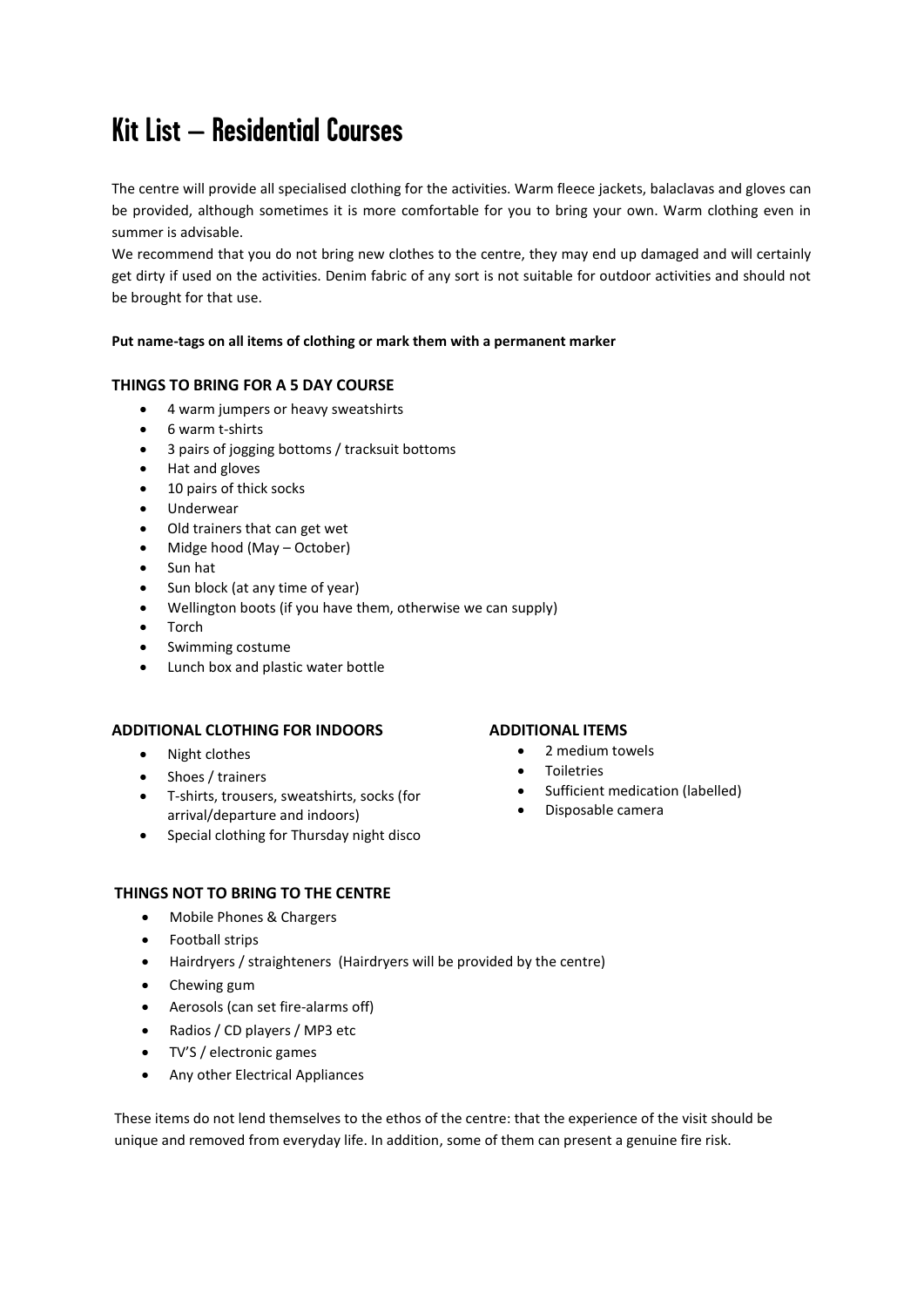#### **Actual Reality Medical Consent Form**

| to Ardentinny Centre. I agree to their/my participation in all activities and also acknowledge the need for responsible<br>behaviour on their/my part.                                                                                                                                                                                                                                     |                         |  |
|--------------------------------------------------------------------------------------------------------------------------------------------------------------------------------------------------------------------------------------------------------------------------------------------------------------------------------------------------------------------------------------------|-------------------------|--|
|                                                                                                                                                                                                                                                                                                                                                                                            |                         |  |
| Personal details:                                                                                                                                                                                                                                                                                                                                                                          |                         |  |
| <b>Medical Details:</b><br>Does your charge/ Do you suffer from any conditions requiring medical treatment? $\Box$ YES $\Box$ NO                                                                                                                                                                                                                                                           |                         |  |
|                                                                                                                                                                                                                                                                                                                                                                                            |                         |  |
| Is your charge/Are you allergic to any medication?                                                                                                                                                                                                                                                                                                                                         | $\Box$ YES $\Box$ NO    |  |
|                                                                                                                                                                                                                                                                                                                                                                                            |                         |  |
| Has your charge/Have you suffered from or been in contact with any contagious diseases in the last four weeks?                                                                                                                                                                                                                                                                             | $\Box$ YES $\Box$ NO    |  |
|                                                                                                                                                                                                                                                                                                                                                                                            |                         |  |
| Has your charge/Have you received a tetanus injection in the last ten years?                                                                                                                                                                                                                                                                                                               | $\Box$ YES $\Box$ NO    |  |
| Dietary requirements:<br>Does your charge / Do you have any special dietary requirements or is your charge/Are you allergic to any type of food or<br>sensitive to any food additive?                                                                                                                                                                                                      | $\Box$ YES $\Box$ NO    |  |
|                                                                                                                                                                                                                                                                                                                                                                                            |                         |  |
| Additional information:<br>Is there any other physical or social information about your charge/yourself that would assist in the centres pre-course<br>preparation/group and dorm allocation or would be useful background knowledge for the instructional staff. (For<br>example; specific learning difficulties, visual or hearing impairment and any other special needs/requirements.) |                         |  |
|                                                                                                                                                                                                                                                                                                                                                                                            |                         |  |
|                                                                                                                                                                                                                                                                                                                                                                                            |                         |  |
| Primary contact:                                                                                                                                                                                                                                                                                                                                                                           |                         |  |
|                                                                                                                                                                                                                                                                                                                                                                                            |                         |  |
|                                                                                                                                                                                                                                                                                                                                                                                            |                         |  |
| Secondary contact:                                                                                                                                                                                                                                                                                                                                                                         |                         |  |
|                                                                                                                                                                                                                                                                                                                                                                                            |                         |  |
|                                                                                                                                                                                                                                                                                                                                                                                            |                         |  |
| Own doctor and name of surgery:                                                                                                                                                                                                                                                                                                                                                            |                         |  |
|                                                                                                                                                                                                                                                                                                                                                                                            |                         |  |
|                                                                                                                                                                                                                                                                                                                                                                                            |                         |  |
| During the visits, photos might be taken of you/your charge. Do you agree to the use of those in future<br>promotions (printed and online)?                                                                                                                                                                                                                                                | $\exists$ YES $\Box$ NO |  |
| Declaration:<br>I agree to inform the centre of any change to the above information as soon as possible. I agree to my<br>charge/myself receiving any medical treatment, including basic medication (such as paracetamol &<br>antihistamine) and anaesthetic, as soon as considered necessary by the medical authorities present.                                                          |                         |  |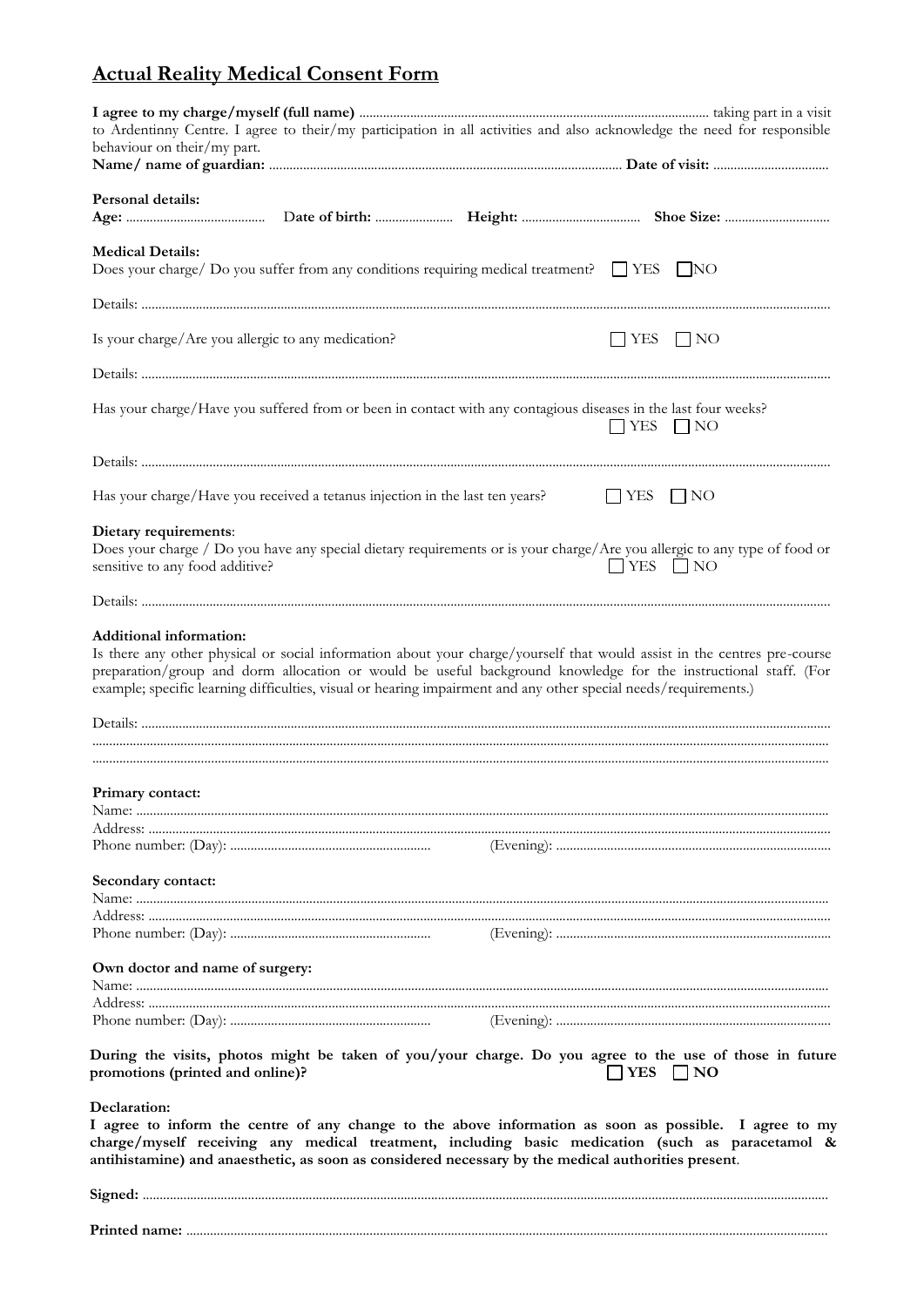## **Friendship Group List**

**School/Group Name**: ............................................................................. **Date of Visit:** ..........................................

#### **Accompanying Staff/Leaders**

Your group will be staying in dormitory accommodation. To help us allocate names to dorms please organise students (Name + Surname) into *friendship pairs.*

**(Please Print all Names in Capital Letters)**

| Centre use |     | Males. | Centre use   |     | Females. |  |
|------------|-----|--------|--------------|-----|----------|--|
| G          | Dor |        | $\mathsf{G}$ | Dor |          |  |
|            |     |        |              |     |          |  |
|            |     |        |              |     |          |  |
|            |     |        |              |     |          |  |
|            |     |        |              |     |          |  |
|            |     |        |              |     |          |  |
|            |     |        |              |     |          |  |
|            |     |        |              |     |          |  |
|            |     |        |              |     |          |  |
|            |     |        |              |     |          |  |
|            |     |        |              |     |          |  |
|            |     |        |              |     |          |  |
|            |     |        |              |     |          |  |
|            |     |        |              |     |          |  |
|            |     |        |              |     |          |  |
|            |     |        |              |     |          |  |
|            |     |        |              |     |          |  |
|            |     |        |              |     |          |  |
|            |     |        |              |     |          |  |
|            |     |        |              |     |          |  |
|            |     |        |              |     |          |  |
|            |     |        |              |     |          |  |
|            |     |        |              |     |          |  |
|            |     |        |              |     |          |  |
|            |     |        |              |     |          |  |
|            |     |        |              |     |          |  |
|            |     |        |              |     |          |  |
|            |     |        |              |     |          |  |
|            |     |        |              |     |          |  |
|            |     |        |              |     |          |  |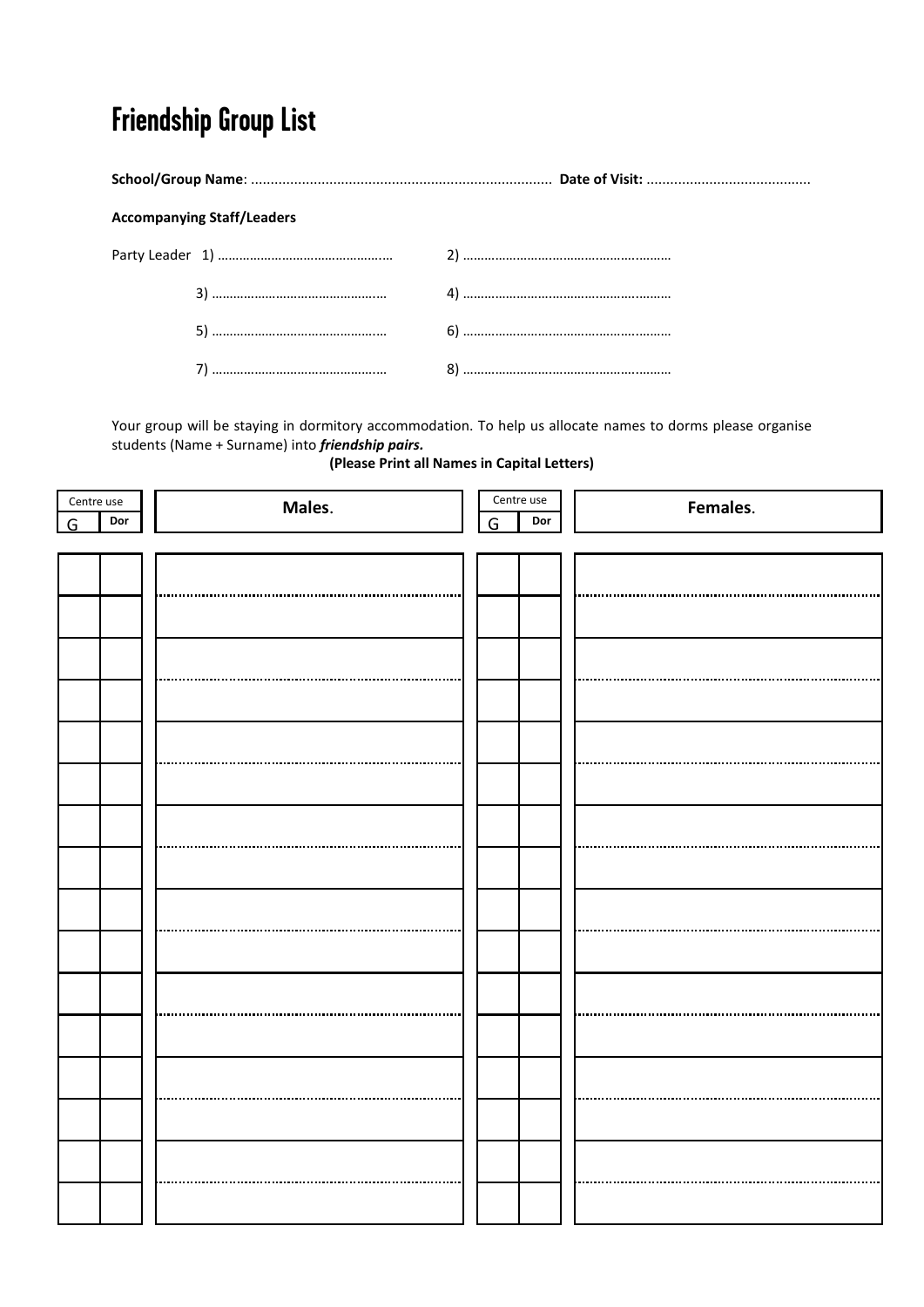## **Friendship Group List (cont).**

#### **(Please Print all Names in Capital Letters)**

| Centre use | Males. | Centre use | Females. |
|------------|--------|------------|----------|
| Dor<br>G   |        | Dor<br>G   |          |
|            |        |            |          |
|            |        |            |          |
|            |        |            |          |
|            |        |            |          |
|            |        |            |          |
|            |        |            |          |
|            |        |            |          |
|            |        |            |          |
|            |        |            |          |
|            |        |            |          |
|            |        |            |          |
|            |        |            |          |
|            |        |            |          |
|            |        |            |          |
|            |        |            |          |
|            |        |            |          |
|            |        |            |          |
|            |        |            |          |
|            |        |            |          |
|            |        |            |          |
|            |        |            |          |
|            |        |            |          |
|            |        |            |          |
|            |        |            |          |
|            |        |            |          |
|            |        |            |          |
|            |        |            |          |
|            |        |            |          |
|            |        |            |          |
|            |        |            |          |
|            |        |            |          |
|            |        |            |          |
|            |        |            |          |
|            |        |            |          |
|            |        |            |          |
|            |        |            |          |
|            |        |            |          |
|            |        |            |          |
|            |        |            |          |
|            |        |            |          |
|            |        |            |          |
|            |        |            |          |
|            |        |            |          |